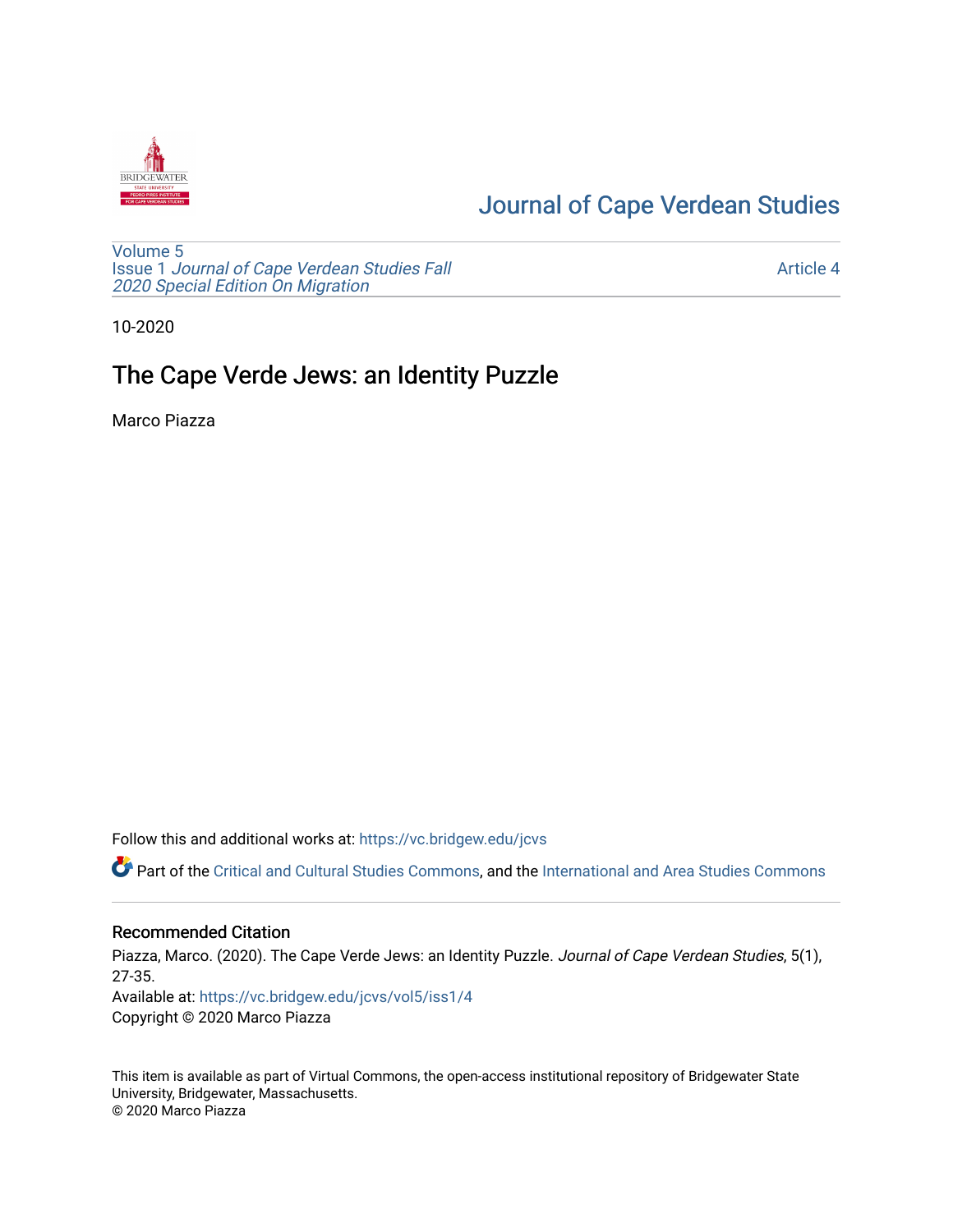#### **The Cape Verde Jews: an Identity Puzzle**

# Marco Piazza Department of Philosophy, Communication and Performing Arts Roma Tre University, Italy

### Abstract

The American historian and epistemologist Hayden White said that «there can be no 'proper history' which is not at the same time 'philosophy of history'» (1973, p. XI). But it could also be argued that one cannot make history of philosophy or history of ideas without working on historical data. The data on which I would like to draw attention in this contribution are seemingly reducible to a small thing: they refer to a micro-history that has left few traces, some tombs, surnames, oral memories, and a couple of toponyms. In these pages I will try to show how emblematic this micro-history is to the Cape Verdean identity, the 'caboverdianidade' ('Cape Verdeanness'), and how it can be so concerning identity in general. This micro-history is that of the Jewish presence in Cape Verde, on which I will provide some historical data and interpretative perspectives.

Keywords: Cape Verde, Jews, *cristãos novos*, Identity, Cape Verdeanness.

#### 1. *Some historical data*

The expulsion of the Jews from Spain and then from Portugal, at the end of the fifteenth century, was marked by the phenomenon of forced conversions of many Jews, who became Christians in order not to be expelled. More precisely, in Spain the phenomenon of forced conversions preceded the expulsion by a century, as it began in 1391 (Yerushalmi, 1981, p. 6). In Portugal it was King Manoel I himself who, at the time he decreed their expulsion, induced the mass conversion of the Jews, who were then called *cristãos novos* ('New Christians') so as to distinguish them from the other Christians, now called *cristãos velhos* ('Old Christians') (Green, 2009, p. 110). Many of those converted in Portugal in 1497 were coming from Castile and had sought refuge in Portugal after the Catholic Monarchs expelled Jews in 1492. Those who did not intend to convert and preferred to remain faithful to their religious tradition had to leave the Iberian peninsula and emigrate to more welcoming lands, in particular by heading towards the port cities of Atlantic Europe (Correia e Silva, 1995, p. 8). In addition to those who remained Jewish in all respects, many *cristãos novos* also emigrated at that time, attracted by the commercial prospects opened by international trade and the desire to live in territories where they could freely return to profess their original cult (Gottlieb, 2019, p. 52). After the establishment of the Inquisition in Portugal in 1536, the *cristãos novos* left the country to escape the violence of the persecutions (Yerushalmi, 1981, p. 8). In fact, they were suspected of judaizing, that is, of having converted only on the surface – in order to remain in their countries of residence – while secretly professing their old worship. Just before, the Portuguese crown also turned to the reservoir of *cristãos novos* individuals to be forcibly sent towards overseas territories as settlers.

Among the destinations of the *cristãos novos* who 'deliberately' left the Iberian peninsula were the islands of Cape Verde. However, for the Sephardic Jews who fled, this destination was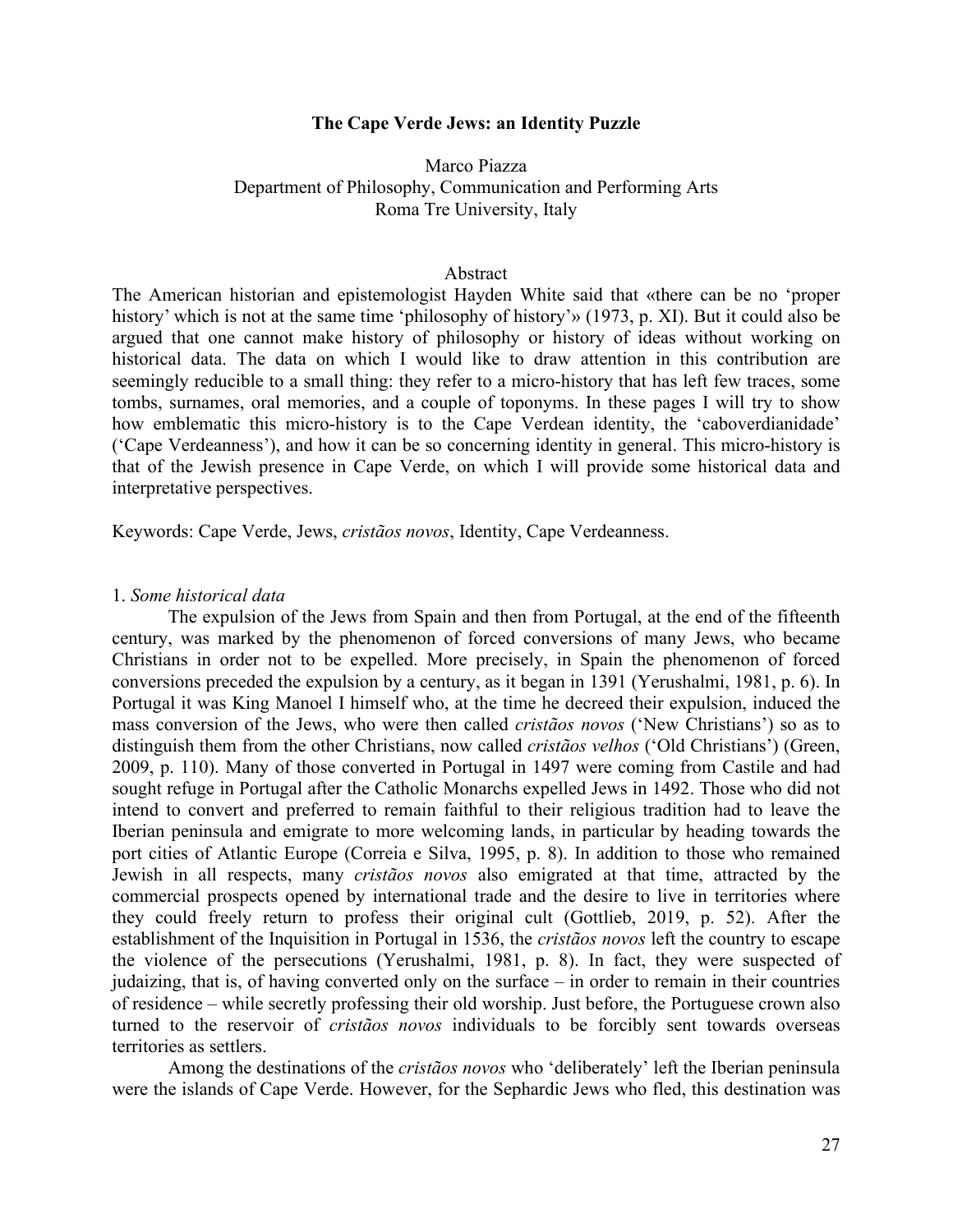probably not as attractive, since they knew that there would be no local Jewish community to welcome them, as well as no organized cult. Now, the *cristãos novos*, were attracted to such a remote place deprived of any Jewish community for two main reasons: the greater chances to continue to judaize in a hidden way, as crypto-Jews, and the attractive prospects of trade opened by triangular traffic. This is demonstrated by the fact that the sources speak above all of *cristãos novos* rather than *judeus* ('Jews') (Baleno, 1991, p. 151) although some documents refer to them with the expression *gente da nação/gente de nação* ('people of the nation', that is, 'people of the Jewish nation') (or *homens da nação/homens de nação*, 'men of the Nation', that is, 'men of the Jewish nation': see Carreira, 2000, p. 177), which refers directly and explicitly to their Jewish identity. The latter expression is used especially in reference to traders with the Guinean coast from European ports, who certainly recognized in the *cristãos novos* of trading partners more reliable than others (Torrão, 1995, p. 74; Santos & Soares, 1995, p. 487; it should also be considered that in the second quarter of sixteenth century the slave traders from Castile were almost all *conversos*, the Spanish equivalent of *cristãos novos*: Gil, 2001, p. 49-51). The *cristãos novos* exploited their own diversity – due to the special jurisdiction to which they were subjected, which forbade them a whole series of offices and duties - to specialize in commerce and, in fact, in Portugal one of the ways to refer to them was the expression *homens de negócios*, that is, «men of affairs» (Yerushalmi, 1981, p. 16).

Those who settled in the archipelago were *cristãos novos*, as it is also demonstrated by the fact that the surnames of these people, with some exceptions, are generally surnames that the Jews have assumed in order to cancel their origins by recycling themselves as Christians (see below). In some cases, as mentioned above, their emigration to Cape Verde was encouraged since the end of the fifteenth century by the Portuguese monarchy, looking for settlers to be sent to the islands, with no need for authorization between 1507 and 1515, after the terrible 1506 pogrom in Lisbon (Green, 2006, p. 68; Baleno, 1991, p. 151). And after tensions arose with the local majors, the measures taken to limit and regulate the stabilization of the *cristãos novos* in the islands were ineffective, so their influx was constant during the sixteenth century (*ibid*., p. 164, 170) and their presence remained consistent around the middle of following century, as attested by the documents of the time (Cohen, 2002, p. 91). Although they were far from the center of the kingdom, the *cristãos novos* were nevertheless always in danger of being reached by the eye of the Inquisition, even in the archipelago and on the coast of Guinea, where many of them engaged in trade. Perhaps, they also considered themselves freer to profess their old cult there than in the confined space of the islands (see Santos & Soares, 1995, p. 401, 486). After all, in the 1580s, the Inquisition proposed twice to make official visits to the islands… (Silva, 2004, p. 159). And it is certain that in the sixteenth century in Ribeira Grande (today's Cidade Velha, that is the ancient capital, on the island of Santiago), there was a ghetto, which at the time was located in a street that was still called Calháu during the eighteenth century (Carreira, 2000, p. 287).

In the history books one can find little more, at best the hypothesis that the *lançados*, that is, the merchants who threw themselves inside the territory of Guinea to do business (see Berry, 1998, p. 41-42; Mendes, 2004, p. 143), were in many cases *cristãos novos*. This hypothesis actually supported by evident documentary data (see Baleno 1991, p. 169; Torrão, 1991, p. 247, 254-255; Cohen, 1995, p. 196), so much so that the Inquisition around the middle of the sixteenth century estimated that the *cristãos novos lançados* were around two hundred (Torrão, 1991, p. 255). These merchants and adventure-seekers often mingled with the Africans, embraced their local rites (Santos & Soares, 1995, p. 486), joined their women and had children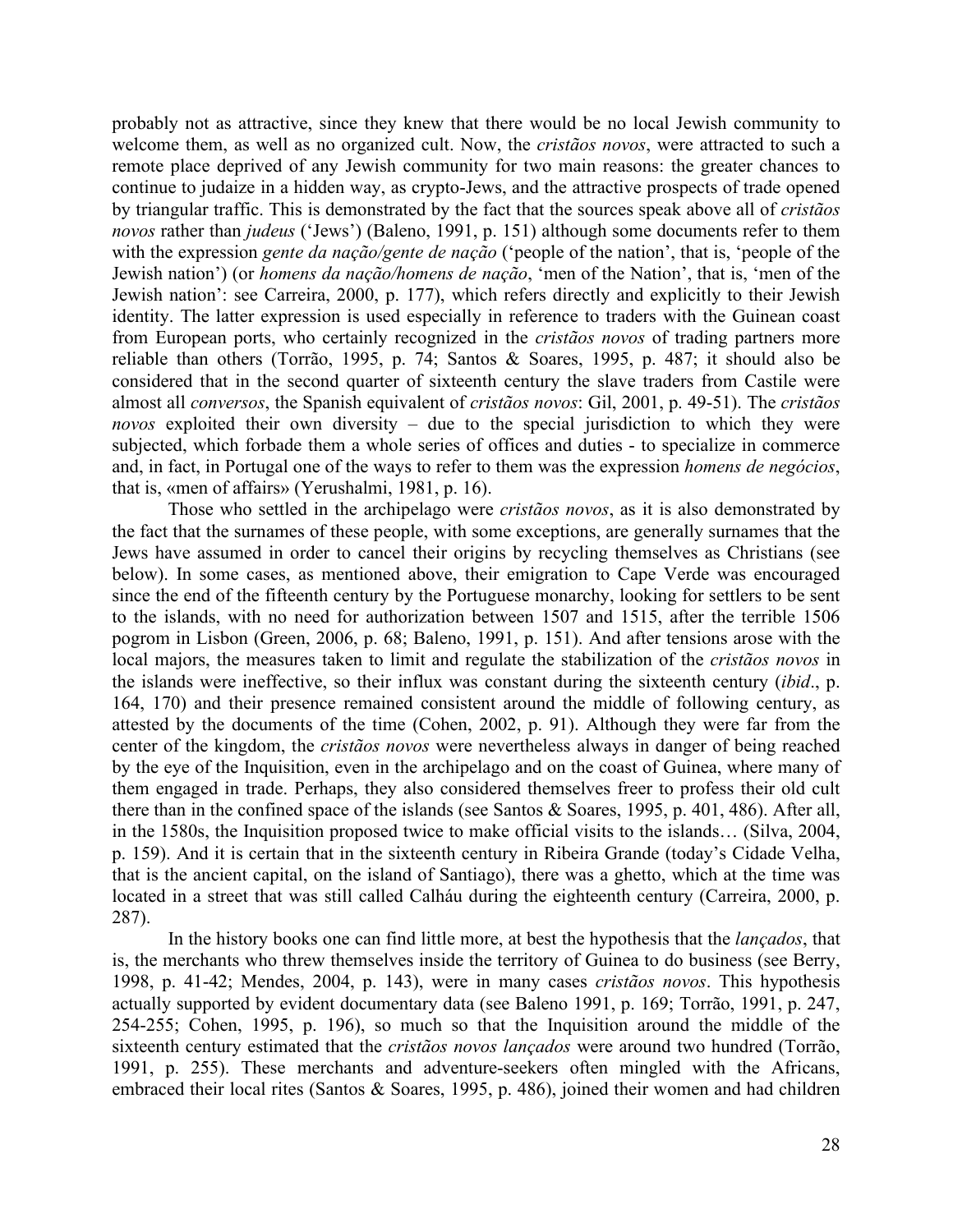with these, as in a famous case in which one of them married a king's daughter and became very powerful (Green, 2006, p. 212).

Today, some typical (but not exclusive) surnames of *cristãos novos* remain in the Cape Verdean population, like all surnames related to the plant and animal kingdom, such as the Cabral ('she-goat breeder'), the Coelho ('rabbit', according to some instead of surname Cohen), the Lobo ('wolf'), the Pinto ('chick'), the Carvalho ('oak'), the Figueira ('fig tree'), the Oliveira ('olive oil seller'), the Pereira ('place with pear tree' to designate Spain, also called 'Perera'), the Pinheiro ('pine tree'), the Rosa ('rose'), and the Silva ('bush'), or some surnames related to cities or places, such as the Leão (from 'Leon' in Spain) or Lima (from 'Ponte de Lima' in Portugal) (Faiguenboim, Valadares, Campagnano, 2003). But also other surnames still widespread today in the archipelago, such as Henriques, Mendes, or Rodrigues, were frequent among the *cristãos novos* (*ibidem*), and also among those inhabited the islands, as evidenced by the documentation cited in these pages (above all: Green, 2006, 2009). Incidentally, this does not mean that those who today bear these surnames descend biologically from *cristãos novos*, because it must be taken into account that their ancestors might have been enslaved by European slave traders and have been obliged to adopt such surnames from their owners (Gottlieb, 2019, p. 58, note n. 33).

After centuries, we find again Jews in Cape Verde, that is Sephardic Jews from Morocco, who settled in the islands around the middle of the nineteenth century, after a massacre of 400 Moroccan Jews in the city of Tetouan. Next to the Jews from Morocco (particularly from Tanger, Tetouan, Rabat and Mogador, the latter now being Essaouira), others Jews arrived at that time from Gibraltar, Algiers and Tunis, to settle in Cape Verde; they had the British nationality for the most part (Correia, 2015, p. 16). In this case it is correct to speak of Jews in all respects. Again the choice of Cape Verde is determined by political and economic conditions: on the one hand, the abolition of the Inquisition in the Portuguese Empire (1821) and on the other interesting commercial prospects opened by Treaty on Trade and Navigation between Great Britain and Portugal in 1842 (*ibid.,* p. 17). The various clauses of the Treaty included freedom of worship, which allowed for people to celebrate rites in designated places, and to bury their dead according to the ceremonies of their own religion (*ibidem*). It was also suggested that the emigration of Moroccan Jews was favoured by the consequences of the Spanish-Moroccan War of 1859-1860, which had led many Jews to seek refuge elsewhere (Serels, 1997). It is the combination of these three factors that pushed Jews to settle in a place without a community and where the conditions to found one or several of them were then given. The tendency to assimilate that characterizes Judaism in the western world in the nineteenth century and that it goes hand in hand with the establishment of civil rights for centuries denied to Jews in all Europe, together with the scarcity of women emigrated along with these traders and entrepreneurs mainly from North Africa, push them to join with local women, giving rise to a mixed descent in the islands, and to move away from the Mosaic religion rather quickly. In 1872 in the island of Santo Antão, for example, only 12 Jews out of 54 practiced their religion (Correia, 2015, p. 19). They are, among other, the Benholiel (later also: Benoliel), the Brigham, the Wahnon (later also: Wahnnon), the Bendavid (later also: Ben David), the Benros, the Cohen, whose descendants still live on the islands, even though within two generations they have assimilated and have ceased to practice Jewish rites.

As of today, the only remnants of this Sephardic presence consist in a few Jewish cemeteries, toponyms, surnames, and family memories. But there are no Jewish practitioners on the islands. Regarding cemeteries, these were of two types: separate or attached to public cemeteries. In the first case, we know the three cemeteries on the island of Santo Antão, in Ponta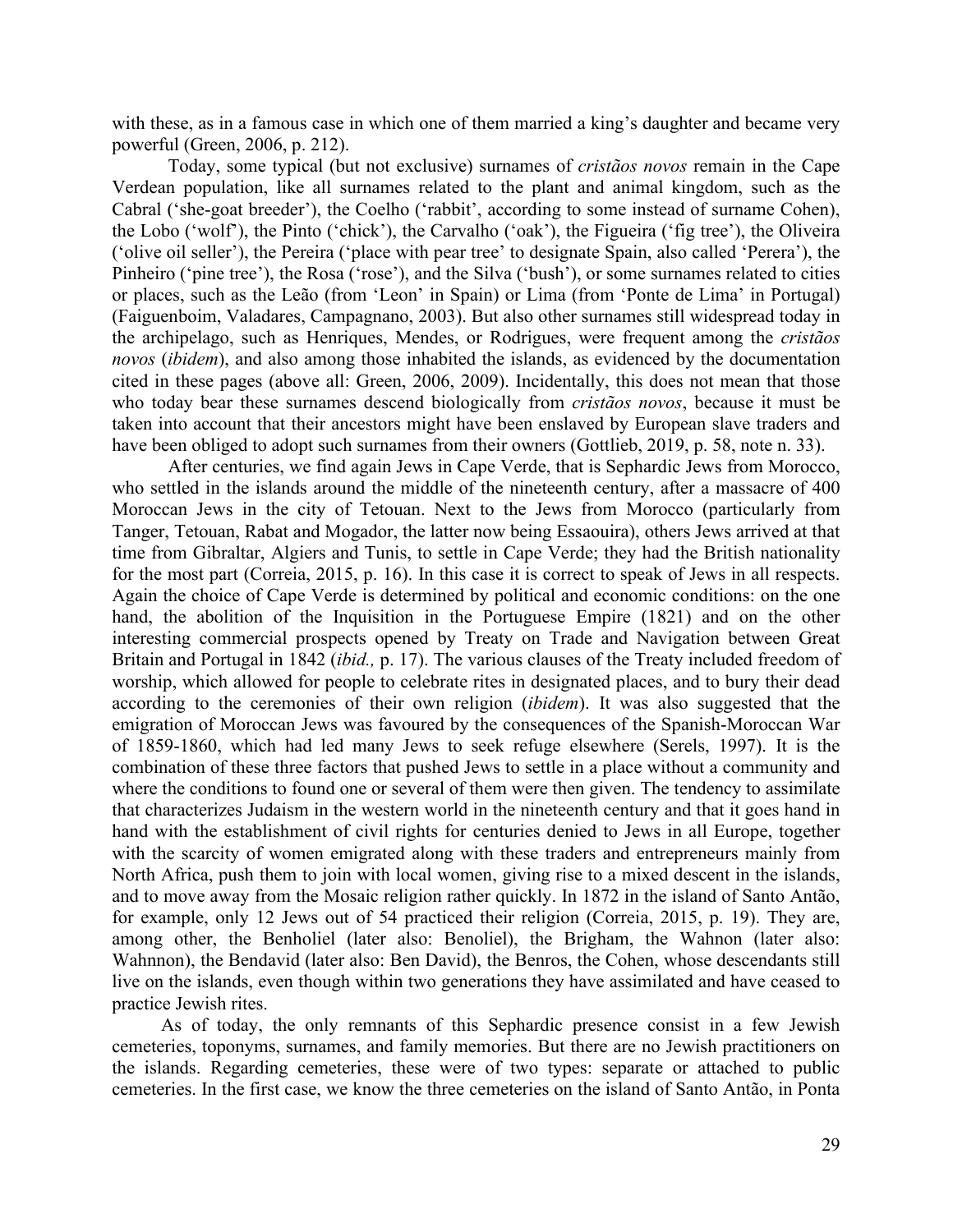do Sol (whose authorization dates back to 1894: *ibid.*, p. 108), Penha de França and Paul, and that of Pico da Rixa in Sal-Rei, on the island of Boavista. In the second case, there are attached areas in the municipal cemetery of Praia, on the island of Santiago (whose authorization dates back to 1865: *ibidem*), in the cemetery of Tabuga, near Vila da Ribeira Brava, on the island of São Nicolau, and in the cemetery of Chã de Cemitério, in Mindelo, on the island of São Vicente. As for the toponyms, we remember Sinagoga on the island of Santo Antão or Covo de Judeu in Brava. Cemeteries and places of Jewish memory are increasingly at the center of recovery and enhancement projects: in June 2017 the Cape Verdean government declared these as "National Historic Patrimony", and projects for the recovery and restoration of burials have been promoted, as well as archive research and interviews with descendants of Sephardic families, such as those carried out in the framework of the Cape Verde Jewish Heritage Research Project (see at https://capeverdejewishheritage.org/cape-verde-jewish-heritage-project-inc/).

#### 2. *Four points of view*

Faced with this micro-history, some points of view have stabilized over the years, so to speak.

The first and most widespread reads this historical presence as one of the various components of a mixture of people and cultures. It is the position expressed in an exemplary way by the novelist Germano Almeida, who said in an interview: «Well, all the Jews in Cabo Verde have died. But many, many Jews came to the islands and married Cape Verdeans, and had children with Cape Verdeans. So although they've all died, they mixed with us, and they are part of us» (2007, in Gottlieb, 2015, p. 34).

The second point of view emphasizes the strategic role of the Jew, who is capable of adapting to any context and in the case of the *cristãos novos*, is also inclined to mix with the local population and to blend in. It is the model of the 'chameleon Jew' who, if it were not for the faith and rituals he observes, would be indistinguishable from the rest of the population. An ambiguous model, which was used in the past by the Jews themselves against their detractors to demonstrate the potential for integration of their own people, as does Isaac de Pinto, a Dutch Sephardic Jew, who wrote an apology of the Jews arguing with anti-Jewish stances by Voltaire (see Sutcliffe, 2000).

The third point of view is probably the most difficult to accept, because it alludes to an uncomfortable reality: the crypto-Jews or *cristãos novos* represented one of the white components in the slave trade and this represents a stain to hide; it also partly explain the scarcity of studies on the phenomenon at least until recently (see Green, 2006, p. 25, 97, 128). Just as Christians must ask the Jews for forgiveness for centuries of persecution  $-$  as the papacy has partially done in 2000 with Pope Wojtyla – so the Jews should ask the blacks for forgiveness for making them suffer during the colonial age what they had suffered even from the Christians. It is a brave position, expressed in a touching way by the French philosopher and psychoanalyst Éliane Amado Lévy-Valensi in a conference held in the early 1960s and in which the reference to the current era is Apartheid in South Africa and the framework of her speech is the great theme of forgiveness (Amado Lévy-Valensi, 1965). The author explains the racism by the white Jew toward the black with the illusion of the first to find in the second someone who is more different from the majority than himself (Ombrosi, 2010, p. 348). But making the Jew a paradigm of humanity itself, elsewhere the author considers the racist Jew an inauthentic Jew, since «the heart of the true Jew feels and discovers suffering wherever it is» (Amado Lévy-Valensi, 1962, p. 563). Amado Lévy-Valensi anchors her psychosocial analysis in a theological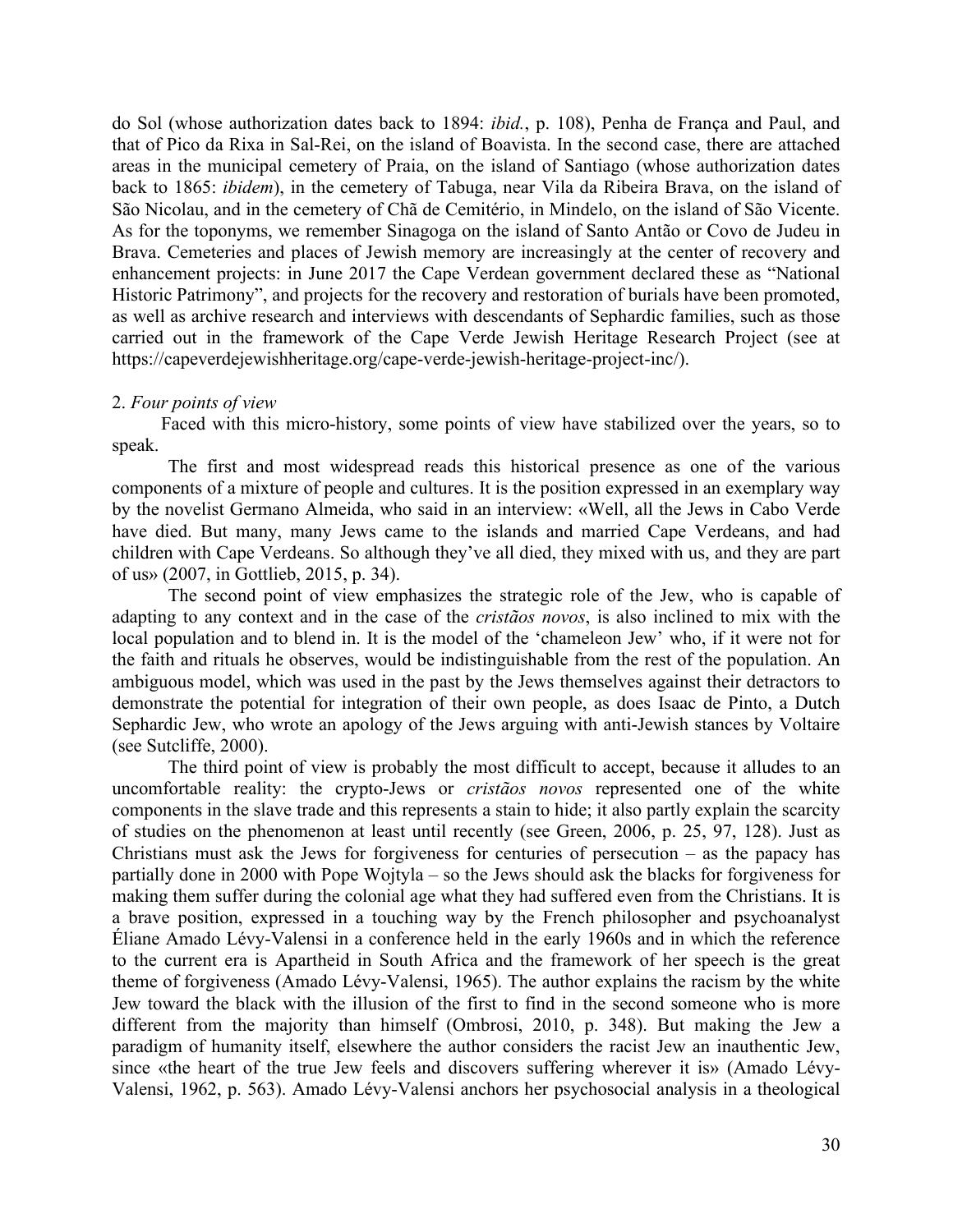matrix rooted in the message of the the Old Testament and in the «maximal justice» that is implied in it and that coincides with the same «charity» (*ibid*., p. 590-591).

The fourth point of view consist in a sort of proud revaluation of the ancient Jewish roots of the Cape Verdean people: it claims that the Jewish contribution to the construction of Creole culture starts from the analogy between Jews and Africans as victims of persecution, in the light of historic awareness of the tragedy of the Shoah and the end of the colonial ruling. This also happens because of the general climate of affirmation of the particularities and ethnic identities that originated in the last decades of the twentieth century, when even in Cape Verde the interest for the ancient Jewish traces began to grow, as evidenced by some articles published in the Belgian magazine «Los Muestros», partly written in the ancient Judeo-Spanish language and subtitled «The Sephardic Voice» (i.e. Massart, 1994; Serels, 1996, Castiel, 1997). It is a point of view that has gone so far as to generate a sort of invention of identity, that of those who proclaim themselves «CaJu», that is, both Catholic and Jewish (Gottlieb, 2015, p. 45-46). This proposal was recently made by intellectuals of the young Cape Verdean generations, descendants of Sephardic families who emigrated to Cape Verde in the nineteenth century, who moved in a transnational cultural space that has a privileged reference in the USA, and who are dedicated to genealogical research, boasting of the Jewish ancestry of their families (i.e. see at http://thecreolagenealogist.com; Gottlieb, 2019), and working in partnership with The Friends of Israel and Cape Verde Association (AMICAEL), based in Praia from the nineties of the twentieth century and devoted to the preservation of Jewish memory in the archipelago.

In parentheses and without any polemic vein, family traditions are not dictated only by biological factors (as it turns out in some cases almost unforeseeable: see towards the end of this blog page: https://thecreolagenealogist.com/2012/04/), but by arbitrary selections stratified over time (Zerubavel, 2003). Also, the presence of genetic affinities with one group or another in a given population is not an automatic reflection of a cultural heritage. The results of a recent study which shows an irrelevant trace of the presence of Sephardic Jews in the genetic makeup of a sample of Cape Verdeans (Beleza *et al*., 2012) certainly cannot undo the amount of historical data contained in the documentary and bibliographical sources reported in these pages! The history of cultural influences is a more complex plot than a family tree and for this reason, research on human DNA must be intertwined with that of historians and other scientists in order to create complex interpretations, as the population genetics itself suggests (Cavalli-Sforza, Menozzi, Piazza, 1994). In other words, just as a surname does not necessarily mean a biological offspring, a biological offspring does not necessarily correspond to a family inheritance.

For this reason as well the scenario is perhaps even more intriguing…

3. *To be* cristão novo…

Let's go back over the centuries. Today it is difficult for us to understand what a *cristão novo* had to feel in his or her relationship both to Judaism and to the Christian world, which had him or her becoming accustomed to being confused and which could drag him or her before the Inquisition at any time. From the few remaining documents it is nevertheless clear that if on the one hand the *cristãos novos* were directly involved in the slave trade and for at least a century and a half they represented an essential component of the slave economy, on the other hand they were constantly subject to retaliation by the *cristãos velhos,* who perceived them as a threat to their interests and did not hesitate to denounce them to the Inquisition to stem their economic power. In fact, *cristãos novos* were constantly victims of attacks or boycott by *cristãos velhos* and there are several documented cases. For instance, Diogo Barasa, a civil servant of the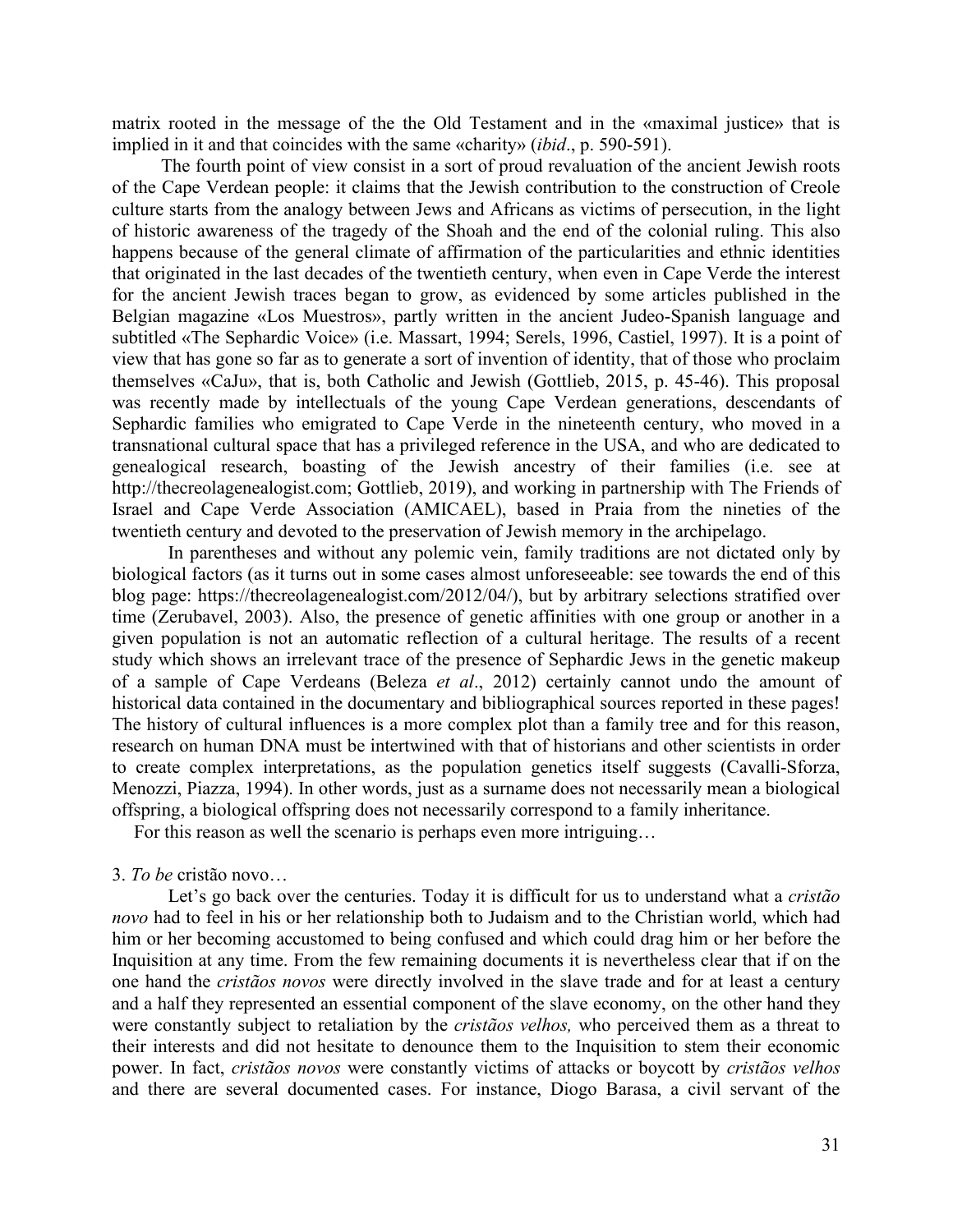registry in Santiago, was wronged by Francisco Pereira, who tried to remove him from his office with the authorities in 1559, by referring among other things to his condition of *cristão novo*. Another case is that of the d'Afonseca brothers, in 1542 (Cohen, 2002, p. 88, 131-132). Either way, they also made a career in the administration of the islands, precisely by virtue of the positions acquired as merchant or *rendeiros* (i.e. tenants) (see *ibid*., p. 89, note n. 89). For instance, the goldsmith João Rodrigues Freire was accused five times before the Inquisition and object of denunciations of Judaizing activities among others. After thirty-three years since the first dangerous accusations he manages to get a prestigious position as *escrivão dos contos do Almoxarifado* (Scribe of the Accounts of the Royal Exchequer) in 1663 (Green, 2009, p. 111- 113).

For at least two centuries the *cristãos novos* are thus on the edge of social exclusion and their often successful attempts to obtain coveted positions does not deprive them of the awareness of the precariousness of their status; it actually endows them with a sensitivity towards those who are made the object of exclusion and discrimination. This is demonstrated by the fact that they were able to limit the excesses of Portuguese politics by defending the mulattoes and the blacks and putting themselves in danger in front of the Crown's power. They could even become models to imitate and emulate, as in the case of the populations especially of the coast of Africa, where the *cristãos novos* as *lançados* were proselytizing the religion of Israel (Green, 2006, p. 195): their motto could be 'Become Jew if you want to be rich'!

But they also became victims of the Inquisition, so much so that the 1582 rebellion in Fogo against the promoters of the Inquisition under the management of Felipe I was led precisely by the *cristãos novos*, who considered themselves to be personally threatened (Barcellos, l889, p. 157). Throughout the seventeenth century they remained closely guarded by Inquisition, although Cape Verde was still one of the safest places to hide and mingle among the people, as evidenced by some judaizing *cristãos novos* who were persecuted in South America – where, especially in Brazil, many *cristãos novos* had fled (see Novinsky, 1995, p. 515) – and took refuge in the islands in order to escape the Inquisition (Green, 2006, p. 304). The complaints to the Inquisition were also motivated by commercial reasons: in this way the *cristãos velhos* tried to get rid of skilled rivals in trade with the excuse that pagan rites were being done in synagogues set up at home, as in the case of the governor Jorge Mesquita de Castelo Branco who denounced Manoel Henriques and Pedro de Bairros (*ibid*., p. 287).

Recent investigations have established that between 1536 and 1821, 546 complaints were filed with the Inquisition about the islands, of which 233 were related to the crime of «Judaism» (Silva, 2004, p. 163, 166). «The denunciations for belief in the mosaic cult were based on three basic factors, namely to be *cristão novo*, to be silent in the observance of Catholic rites or to show disrespect for Christian belief, and finally to adopt explicit practices of Jewish worship» (*ibid*., p. 168).

In spite of this, the *cristãos novos* did not hesitate to pass on another group considered 'weak', that is the blacks, the stigma of exclusion, suggesting that the *cristãos novos* by definition cannot be white-skinned... (see the exemplary case of the petition of some residents of Santiago reported in Green, 2009, p. 116). All this suggests a chiaroscuro image of the *cristãos novos*, who in their attempt to defend themselves from the policy of exclusion that marked social relations in the archipelago for centuries, are both victims and victors, persecuted and persecutors, solidarity people and traitors, as could be done for the other discriminated social groups (mulattoes and blacks), which slowly formed the Creole identity of the islands, an identity not only biological but also and above all cultural.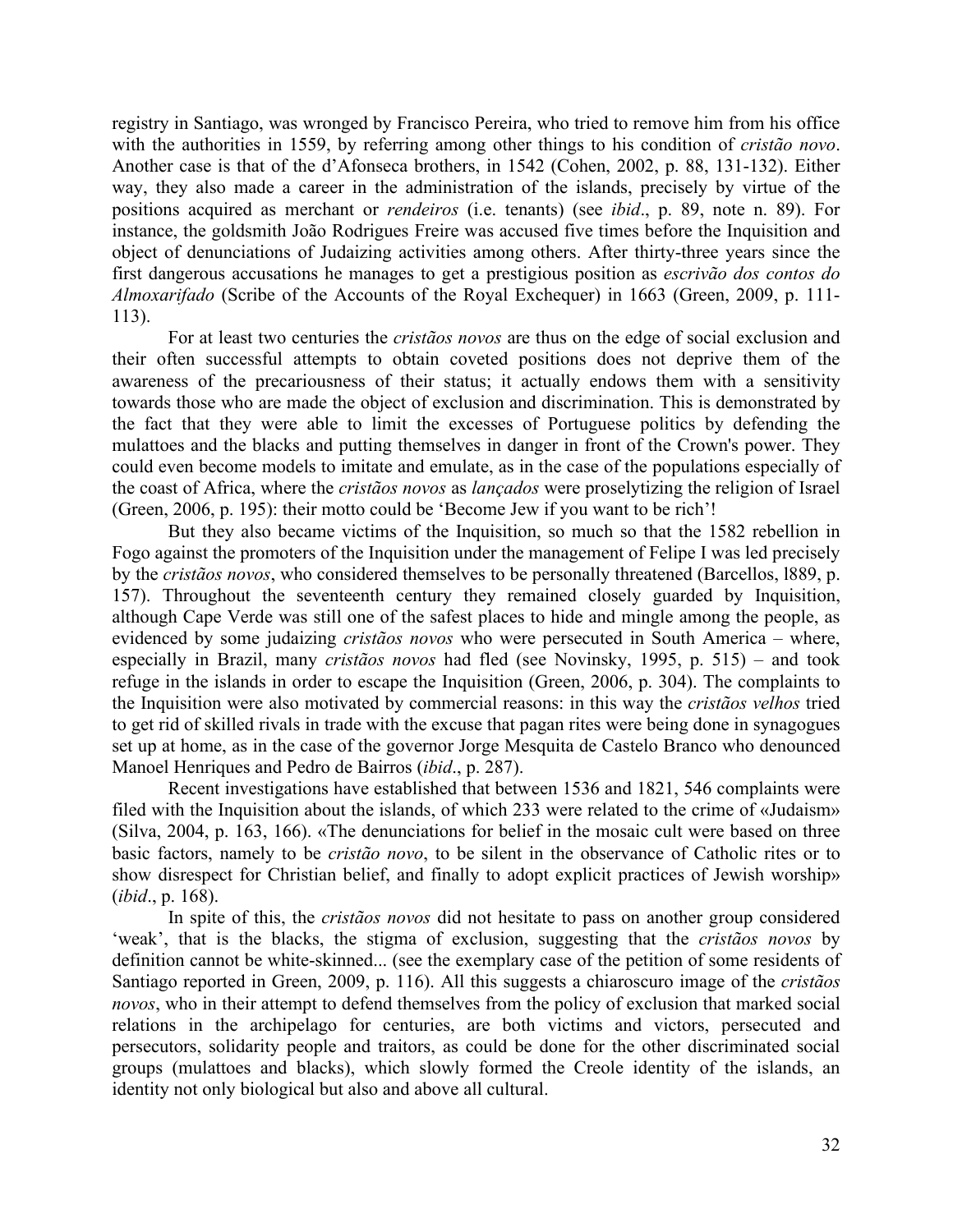## 4. *Conclusions with an unknown Italian source*

Recalling these events, what I would like to emphasize here is that talking about Cape Verde Jews is generally inappropriate because too restrictive. It may be valid for the group that arrived from Morocco directly or via Gibraltar in the mid-nineteenth century, but not for the phenomenon that I have tried to recall and that has marked the history of the islands practically from the beginning.

We are talking about a complex and composite reality because the *cristãos novos* on the one hand are certainly not all of them Judaizers and on the other hand, those who were could not openly manifest themselves as Jews (see Carreira, 2000, p. 76). However, it is a numerous reality, as evidenced by several documents, partly known partly less known, such as following testimony of an Italian traveller.

According to the Florentine merchant Galeotto Cei, who lands in Santiago towards the end of August 1539 and remains on the island for three weeks, where he buys 40 slaves, the archipelago was inhabited essentially by three groups: the governors of the island, the Portuguese, and the slaves. In describing the second group, he specifies that these are individuals sent there by force to confinement by the royal authorities, in order to avoid crowding the prisons and at the same time to supply overseas territories with settlers. In short, a «foam of all the rascals», who «marry with those Ethiopian black slaves, or with mulattoes, who are the daughters of white man and black woman, of whom there are many». «Gentleman» is only one who resides «in government for the king». And when he returns to the composition of the Portuguese group, he concludes: «these islands are populated by stragglers and new Christians, all founded on deception» (Cei, 1992, p. 3). It follows that for Cei the white component, of Portuguese origin, is at least half made up of *cristãos novos*. This fact is confirmed eighty years later, when, in 1619, a document drawn up by the Jesuits indicates in order of numerical importance: Creole mulattos, *cristãos novos*, clerics from Portugal and *cristãos velhos*. Those Jesuits were actively involved in slave trafficking and trading with the *cristãos novos* until 1640 (Green, 2009, p. 109).

Creolization, that is, the formation of Creole culture in Cape Verde, is therefore imbued with Jewish traits: the *cristãos novos* creolize, marry like the *cristãos velhos*, and perhaps even more than them, the mulatto and the black women. And they find in the African matrilineal system (widespread in Senegambia and in Kaabu: Barry, 1998, p. 28-29) a cultural feature compatible with the typically Jewish one!

At the origin of the miscegenation that produced the Cape Verdean population and the Creole identity stands the fundamental contribution of the component of the New Christians and their 'impure' identity: as in Russian dolls, white people from Portugal were not all Old Christians, but they carried with them all ambiguities related to their Jewish origins.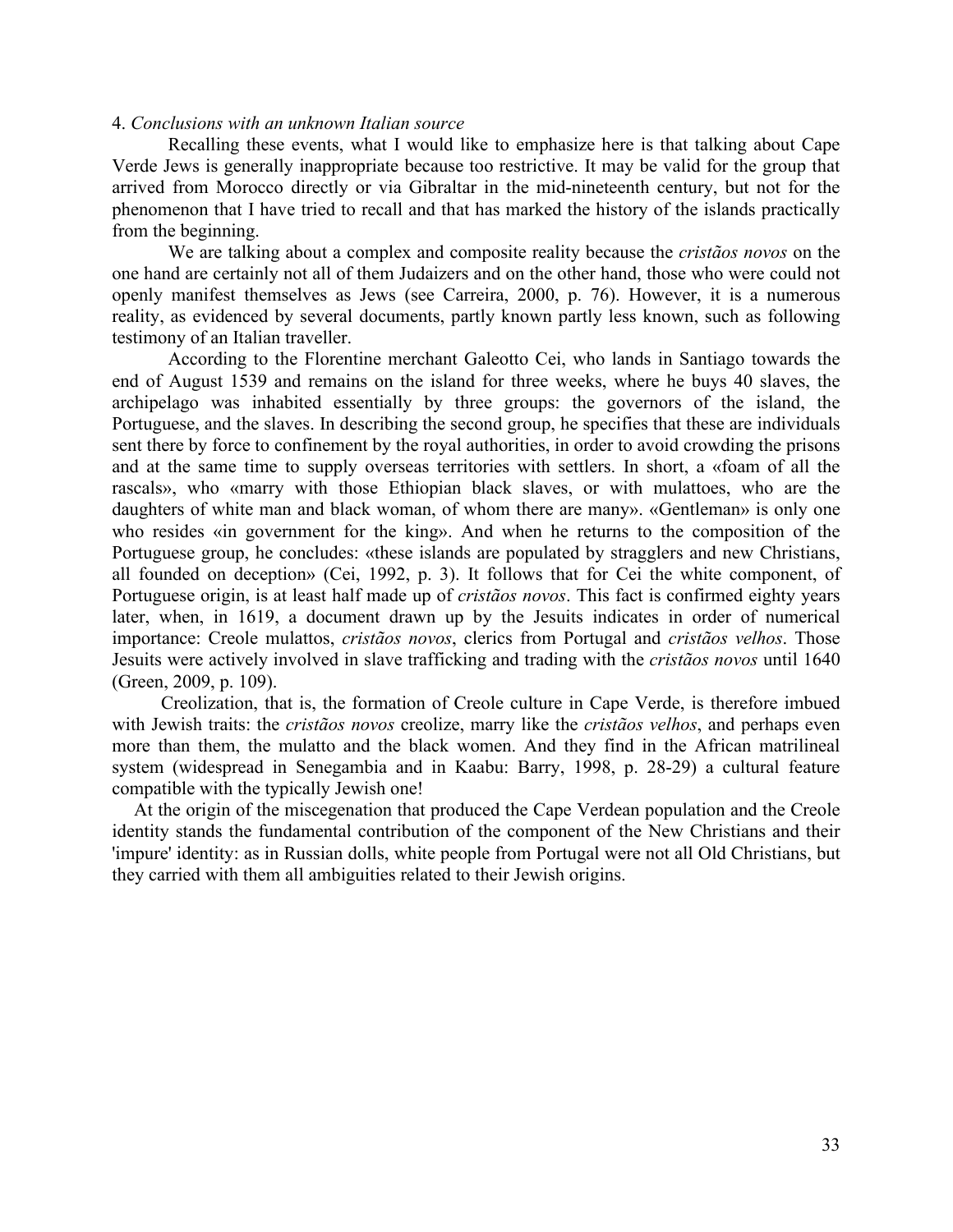*References*

Amado Lévy-Valensi, É. (1962): *Les niveaux de l'être. La connaissance et le mal*. Paris: PUF.

- Amado Lévy-Valensi, É. (1965): "Le Juif et le Noir". In: É. Amado Lévy-Valensi & J. Halperin (eds.): *La conscience juive face à l'histoire: le pardon*. Paris: PUF, p. 336-350.
- Baleno, I. Cabral (1991): "Povoamento e formação da sociedade". In: L. de Albuquerque & M.E. Madeira Santos (eds.), *História geral de Cabo Verde*, vol. I. Lisbon – Praia: Instituto de Investigação Tropical - Instituto Nacional de Investigação Cultural, p. 125-177.
- Barcellos, C.J. de Senna (1899): *Subsídios para a História de Cabo Verde e Guiné*, Vol. I. Lisboa: Por Ordem e na Typographia da Academia Real das Sciencias.
- Barry, B. (1998): *Senegambia and the Atlantic Slave Trade*. Cambridge: Cambridge University Press (or. ed.: *La Senégambie du xve au xixe siècle: traite négrière, Islam et Conquête coloniale*, Paris, L'Harmattan, 1998).
- Beleza, S., Campos, J, Lopes, J., Araújo, I.I., Hoppfer Almada, A., Correia e Silva, A., Parra, E.J. & Rocha, J. (2012): The Admixture Structure and Genetic Variation of the Archipelago of Cape Verde and Its Implications for Admixture Mapping Studies. In: «PLOS ONE»,  $7(11)$ , available at: https://journals.plos.org/plosone/article?id=10.1371/journal.pone.0051103
- Carreira, A. (2000): *Cabo Verde - Formação e Extinção de uma Sociedade Escravocrata (1460- 1878)*, Terceira edição: Praia, Instituto de Promoção Cultural (first edition: Porto, Imprensa Portuguesa, 1972).
- Castiel, C. (1997): The Jews of Cape Verde Project: Preservation of Memory. In: «Los Muestros», 26, Mars-Avril, p. 47.
- Cavalli-Sforza, L.L., Menozzi, P. & Piazza, A. (1994): *The History and Geography of Human Genes*. Princeton: Princeton University Press.
- Cei, G. (1992): *Viaggio e relazione delle Indie (1539-1553)*. F. Surdich (ed.). Rome: Bulzoni.
- Cohen, Z. (1995): "Administração das ilhas de Cabo Verde e seu distrito no segundo século de colonização (1560-1640)". In: M.E. Madeira Santos (ed.), *História geral de Cabo Verde*, vol. II, Lisbon – Praia, Instituto de Investigação Tropical - Instituto Nacional de Investigação Cultural, p. 189-224.
- Cohen, Z. (2002): "A administração das ilhas de Cabo Verde pós-união ibérica: continuidades e rupturas". In: M.E. Madeira Santos (ed.), *História geral de Cabo Verde*, vol. III, Lisbon – Praia, Instituto de Investigação Tropical - Instituto Nacional de Investigação Cultural, p. 67-156.
- Correia, C. (2015): *Presença de Judeus em Cabo Verde. Inventariação da documentação do Arquivo Nacional de Cabo Verde (1840-1927)*. Praia: Arquivo Nacional de Cabo Verde.
- Correia e Silva, A. (1995): "Cabo Verde e a geopolítica do Atlântico". In: M.E. Madeira Santos (ed.), *História geral de Cabo Verde*, vol. II, Lisbon – Praia, Instituto de Investigação Tropical - Instituto Nacional de Investigação Cultural, p. 1-.16.
- Faiguenboim, G., Valadares, P. & Campagnano, A.R. (2003), *Dicionário Sefaradi de Sobrenomes*, São Paulo: Fraiha.
- Gil, J. (2001): *Los Conversos y la Inquisición Sevillana*. Sevilla: Universidad de Sevilla/Fundación El Monte, vol. 3.
- Gottlieb, A. (2015): Crossing Religious Borders: Jews and Cabo Verdeans. In: «Mande Studies», 16-17, p. 31-68.
- Gottlieb, A. (2019): Revisiting History, Rethinking Identity: Some Cabo Verdean Profiles in Afro-Jewish Journeys. In: «The Journal of the Middle East and Africa», 10(1), p. 47-73.